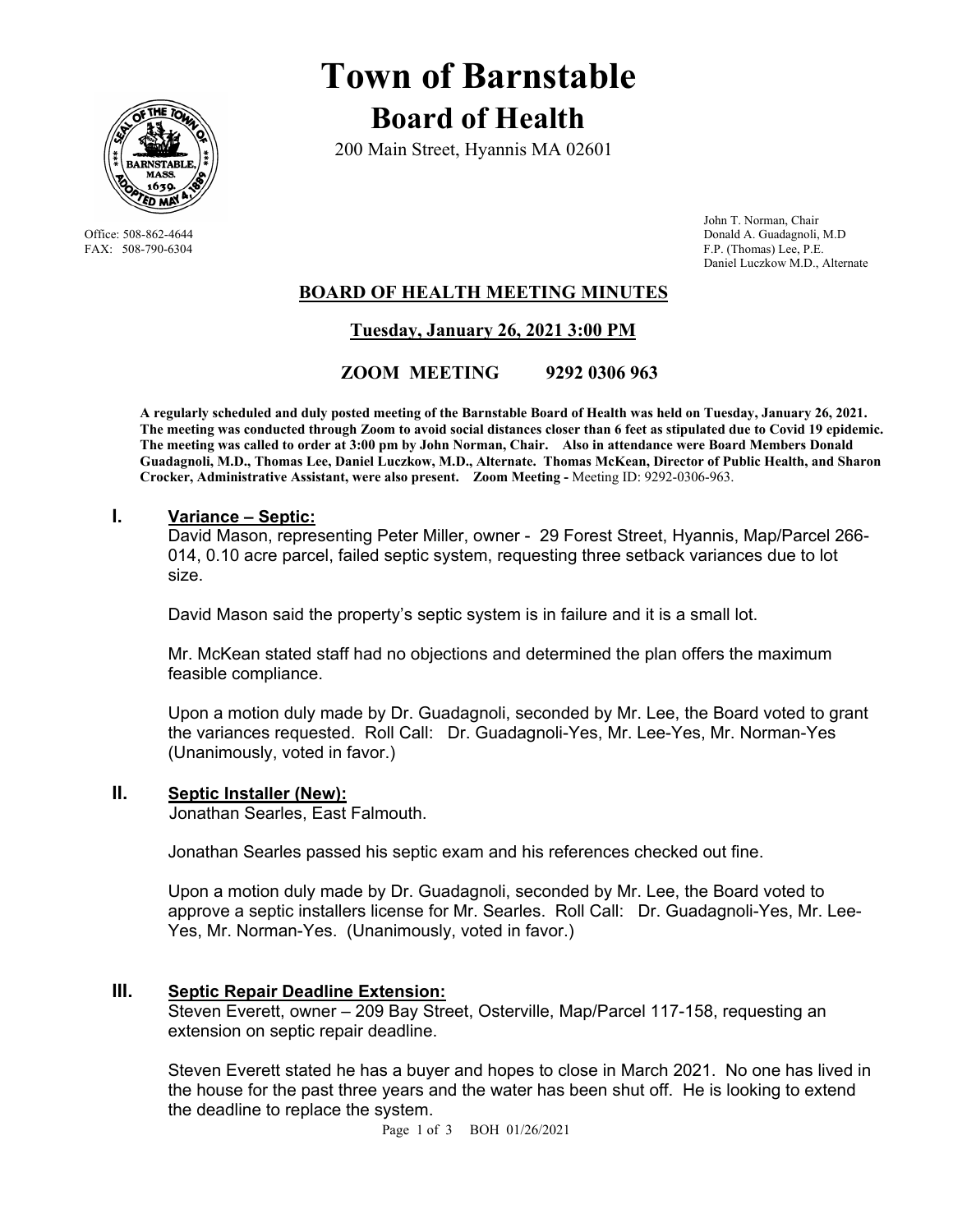Upon a motion duly made by Dr. Guadagnoli, seconded by Mr. Lee, the Board voted to approve the septic repair deadline to April 30, 2021. If they find they need a further extension, they may return to the Board at that time for a determination. Roll Call: Dr. Guadagnoli-Yes, Mr. Lee-Yes, Mr. Norman-Yes. (Unanimously, voted in favor.)

## **IV. Minutes:**

December 21, 2020 Minutes.

This item was moved to the next meeting, February 23, 2021.

## **ADDITIONAL COMMENTS:**

Gordon Starr, Town Councillor, inquired whether there is list of all single cesspools in the town and how that might have an effect with the recent lawsuit concerning the amount of nitrogen over the daily allowance entering the estuaries

There is not a list. The Title V inspection triggers the location of single cesspools and this is done when there is a sale of ownership of the home outside the family. Other triggers are when there is a failure, or when a building permit is pulled and the cesspool must be upgraded prior to the building permit.

John explained that typically in the 80's, lots of properties had their first cesspools, once in failure, turned into a sealed unit, no longer leaching into the ground, and added a leaching component to it. This functions as a Title V as the effluent from the house remains the same through the system until it reaching the leaching component. There is no nitrogen level difference between that and a Title V tank.

The lawsuit is regarding whether the levels of nitrogen entering the estuaries is over the daily amount, so if we were to pass a law banning all cesspools, it is not going to change the level of nitrogen in estuaries.

#### From the Board to the Public:

### **Stay Safe, and please continue to wear your masks even if you have received your vaccine shot.**

Motion to Adjourn:

Upon a motion by Dr. Guadagnoli, seconded by Mr. Lee, the Board voted to adjourn. Roll Call: Dr. Guadagnoli-Yes, Mr. Lee-Yes, Mr. Norman-Yes. (Unanimously, voted in favor.)

Adjourned 3:22pm

*Notice of Recording: This meeting of the Board of Health is being recorded and transmitted by the Information Technology Department of the Town of Barnstable on Channel 18. Under MGL Chapter 30A Section 20, anyone else desiring to make such a recording or transmission must notify the Chair.*